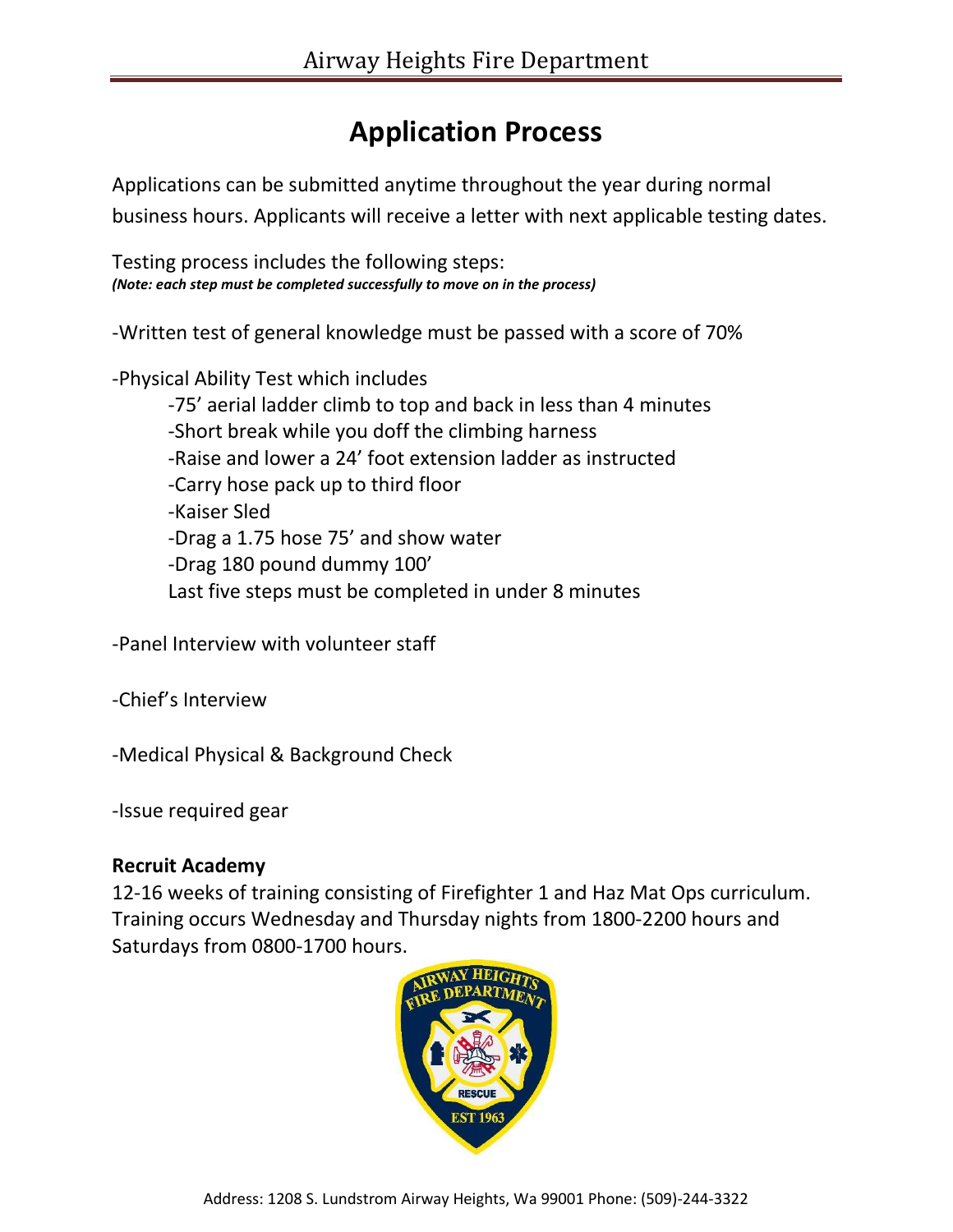|                    |                                                                                        |                 |  |             | Check the position you are applying for. |                                                                                                                |  |
|--------------------|----------------------------------------------------------------------------------------|-----------------|--|-------------|------------------------------------------|----------------------------------------------------------------------------------------------------------------|--|
| $\Box$ Firefighter |                                                                                        | $\Box$ EMS Only |  |             |                                          | <b>Support Services</b>                                                                                        |  |
|                    |                                                                                        |                 |  |             |                                          |                                                                                                                |  |
|                    | Phone Number:(____)-____________________________Social Security Number______-_________ |                 |  |             |                                          |                                                                                                                |  |
|                    | Full Name:<br>First Middle Last                                                        |                 |  |             |                                          |                                                                                                                |  |
|                    |                                                                                        |                 |  |             |                                          |                                                                                                                |  |
|                    | Address: Street or P.O. Box City                                                       |                 |  |             |                                          |                                                                                                                |  |
|                    |                                                                                        |                 |  |             | City State Zip                           |                                                                                                                |  |
|                    |                                                                                        |                 |  |             |                                          |                                                                                                                |  |
|                    | Do you have a valid driver's license: Y/N                                              |                 |  |             |                                          | Are you 18 or older: Y/N                                                                                       |  |
|                    | PLEASE ATTACH A COPY OF YOUR DRIVERS LICENSE                                           |                 |  |             |                                          |                                                                                                                |  |
|                    | First Aid Training: First Aid First Responder EMT AEMT Paramedic                       |                 |  |             |                                          |                                                                                                                |  |
|                    |                                                                                        |                 |  |             |                                          |                                                                                                                |  |
|                    |                                                                                        |                 |  |             |                                          |                                                                                                                |  |
|                    |                                                                                        |                 |  |             |                                          |                                                                                                                |  |
| <b>EDUCATION</b>   |                                                                                        |                 |  |             |                                          |                                                                                                                |  |
|                    |                                                                                        |                 |  |             |                                          |                                                                                                                |  |
|                    |                                                                                        |                 |  |             |                                          | Last year completed: _________________ Year of Graduation: _____________________                               |  |
|                    |                                                                                        |                 |  |             |                                          |                                                                                                                |  |
|                    | <b>REFERENCES - WORK</b>                                                               |                 |  |             |                                          |                                                                                                                |  |
|                    |                                                                                        |                 |  |             |                                          | NAME: NAME: 2000 Phone number: 2000 Phone number: 2000 Phone number: 2000 Phone number: 2000 Phone number: 200 |  |
|                    |                                                                                        |                 |  |             |                                          |                                                                                                                |  |
|                    | Street or P.O. Box                                                                     |                 |  |             | City State Zip                           |                                                                                                                |  |
|                    |                                                                                        |                 |  |             |                                          |                                                                                                                |  |
|                    | Street or P.O. Box                                                                     |                 |  |             | City State Zip                           |                                                                                                                |  |
|                    |                                                                                        |                 |  |             |                                          | Phone number:____________________                                                                              |  |
|                    |                                                                                        |                 |  |             |                                          |                                                                                                                |  |
|                    | Street or P.O. Box                                                                     |                 |  | City        | State                                    | Zip                                                                                                            |  |
|                    | <b>REFERENCES - PERSONAL</b>                                                           |                 |  |             |                                          |                                                                                                                |  |
|                    |                                                                                        |                 |  |             |                                          | Phone number:_____________________                                                                             |  |
|                    |                                                                                        |                 |  |             |                                          |                                                                                                                |  |
|                    | Street or P.O. Box                                                                     |                 |  | City        | State                                    | Zip                                                                                                            |  |
|                    |                                                                                        |                 |  |             |                                          | Phone number:_____________________                                                                             |  |
|                    |                                                                                        |                 |  |             |                                          |                                                                                                                |  |
|                    | Street or P.O. Box                                                                     |                 |  | City        | State                                    | Zip                                                                                                            |  |
|                    |                                                                                        |                 |  |             |                                          | Phone number: _____________________                                                                            |  |
|                    |                                                                                        |                 |  |             |                                          |                                                                                                                |  |
|                    | Street or P.O. Box                                                                     |                 |  | <b>City</b> | State                                    | Zip                                                                                                            |  |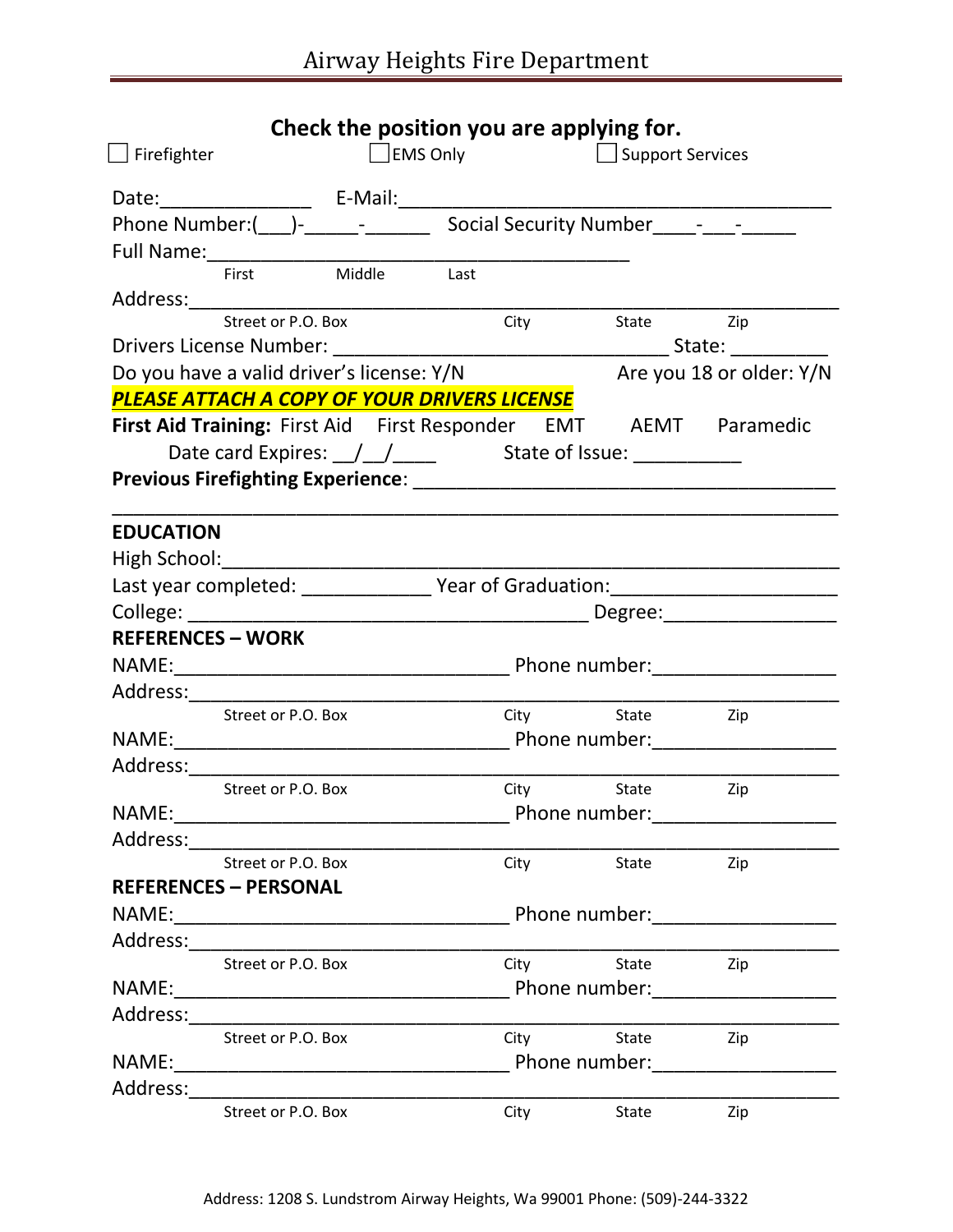| <b>WORK HISTORY</b> |      |       |     |
|---------------------|------|-------|-----|
|                     |      |       |     |
|                     |      |       |     |
|                     |      |       |     |
| Street or P.O. Box  | City | State | Zip |
|                     |      |       |     |
|                     |      |       |     |
|                     |      |       |     |
|                     |      |       |     |
|                     |      |       |     |
|                     |      |       |     |
| Street or P.O. Box  | City | State | Zip |
|                     |      |       |     |
|                     |      |       |     |
|                     |      |       |     |
|                     |      |       |     |
|                     |      |       |     |
|                     |      |       |     |
| Street or P.O. Box  | City | State | Zip |
|                     |      |       |     |
|                     |      |       |     |
|                     |      |       |     |
|                     |      |       |     |

## **CERTIFICATION**

I hereby certify that the answers given in this application are true and correct to the best of my knowledge.

| Signature:<br>ate: |
|--------------------|
|--------------------|